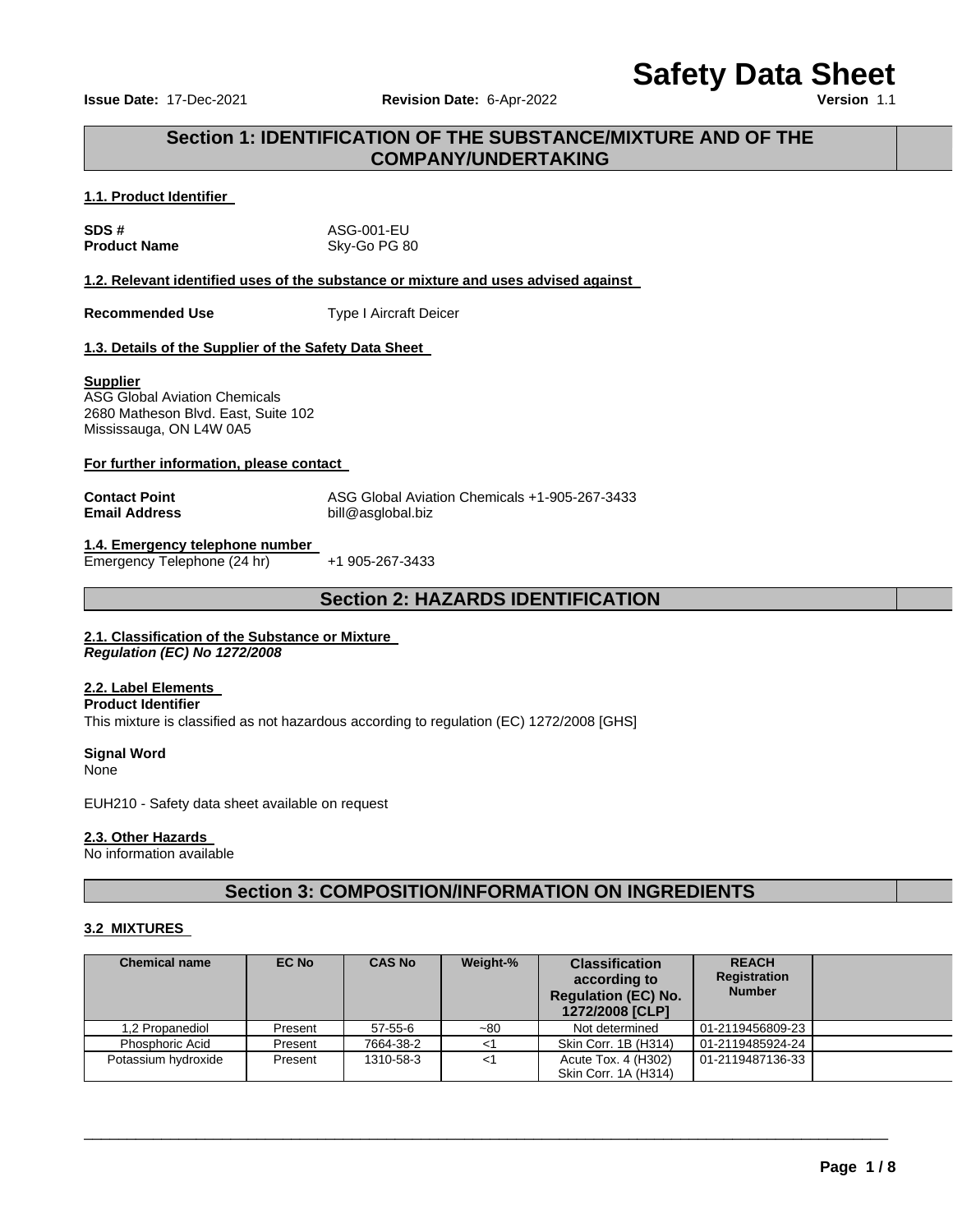#### **Full text of H- and EUH-phrases: see section 16**

This product does not contain candidate substances of very high concern at a concentration >=0.1% (Regulation (EC) No. 1907/2006 (REACH), Article 59)

# **Section 4: FIRST AID MEASURES**

\_\_\_\_\_\_\_\_\_\_\_\_\_\_\_\_\_\_\_\_\_\_\_\_\_\_\_\_\_\_\_\_\_\_\_\_\_\_\_\_\_\_\_\_\_\_\_\_\_\_\_\_\_\_\_\_\_\_\_\_\_\_\_\_\_\_\_\_\_\_\_\_\_\_\_\_\_\_\_\_\_\_\_\_\_\_\_\_\_\_\_\_\_

#### **4.1. Description of First Aid Measures**

| <b>General Advice</b>                                            | Provide this SDS to medical personnel for treatment.                                                     |  |
|------------------------------------------------------------------|----------------------------------------------------------------------------------------------------------|--|
| <b>Eye Contact</b>                                               | Rinse immediately with plenty of water and seek medical advice.                                          |  |
| <b>Skin Contact</b>                                              | Wash off immediately with soap and plenty of water while removing all contaminated<br>clothes and shoes. |  |
| <b>Inhalation</b>                                                | Remove to fresh air.                                                                                     |  |
| Ingestion                                                        | Clean mouth with water and drink afterwards plenty of water.                                             |  |
| 4.2. Most Important Symptoms and Effects, Both Acute and Delayed |                                                                                                          |  |
| <b>Symptoms</b>                                                  | See Section 11: Toxicological Information of this SDS for more detailed symptoms.                        |  |
|                                                                  | 4.3. Indication of any Immediate Medical Attention and Special Treatment Needed                          |  |
| <b>Notes to Physician</b>                                        | Treat symptomatically.                                                                                   |  |

# **Section 5: FIREFIGHTING MEASURES**

#### **5.1. Extinguishing Media**

#### **Suitable Extinguishing Media**

Use extinguishing measures that are appropriate to local circumstances and the surrounding environment.

#### **Unsuitable Extinguishing Media**

Not determined.

#### **5.2. Special Hazards Arising from the Substance or Mixture**

Thermal decomposition can lead to release of irritating and toxic gases and vapours.

#### **5.3. Advice for Firefighters**

Wear self-contained breathing apparatus and protective suit. Use personal protective equipment as required.

# **Section 6: ACCIDENTAL RELEASE MEASURES**

#### **6.1. Personal Precautions, Protective Equipment and Emergency Procedures**

#### **Personal Precautions**

Use personal protective equipment as required.

# **For Emergency Responders**

Use personal protection recommended in Section 8.

#### **6.2. Environmental Precautions**

See Section 12 for additional Ecological Information.

#### **6.3. Methods and Material for Containment and Cleaning Up**

**Methods for Containment** Prevent further leakage or spillage if safe to do so.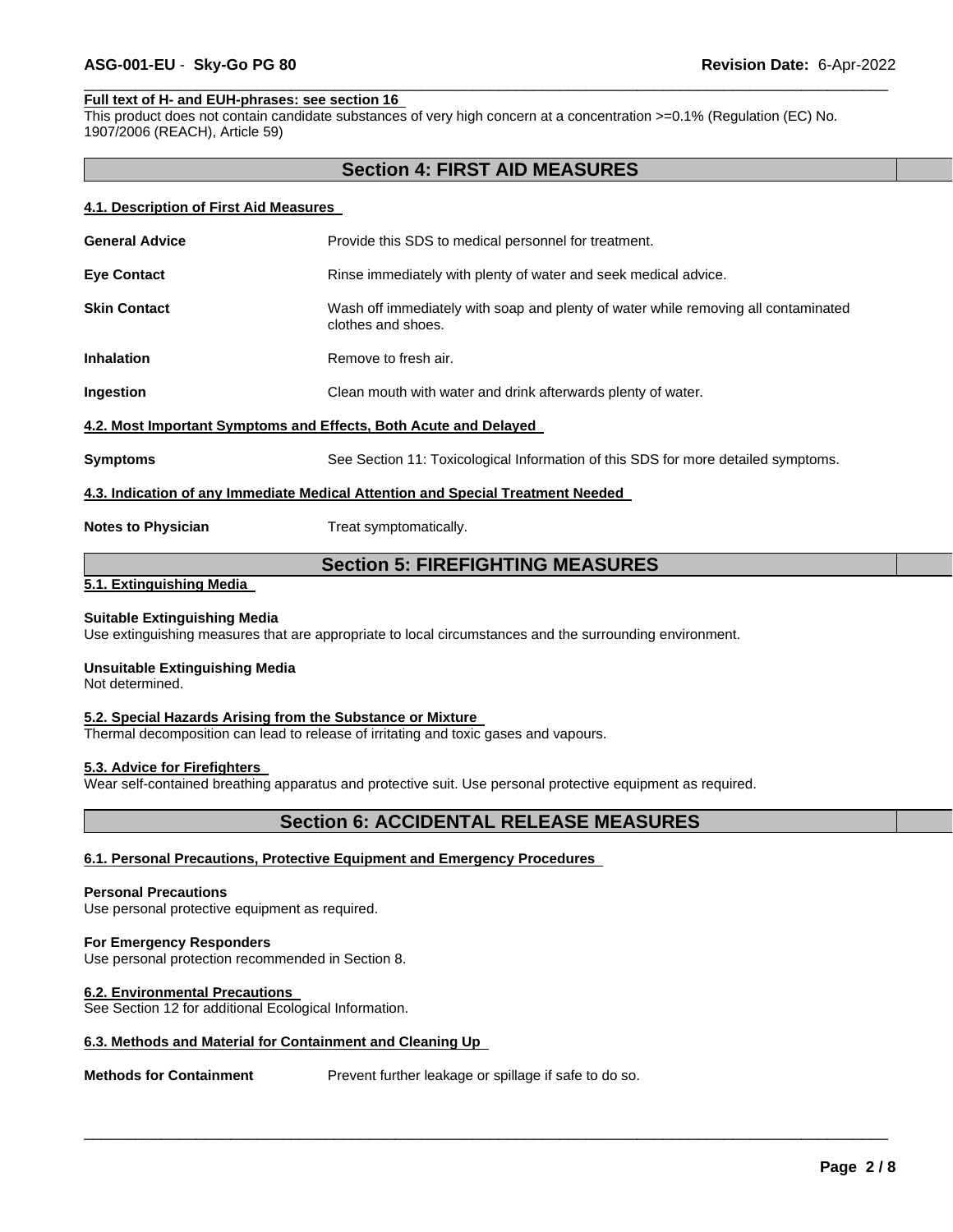**Methods for Clean-Up** Place in appropriate containers for disposal.

# **6.4. Reference to Other Sections**

See Section 13: DISPOSAL CONSIDERATIONS.

# **Section 7: HANDLING AND STORAGE**

\_\_\_\_\_\_\_\_\_\_\_\_\_\_\_\_\_\_\_\_\_\_\_\_\_\_\_\_\_\_\_\_\_\_\_\_\_\_\_\_\_\_\_\_\_\_\_\_\_\_\_\_\_\_\_\_\_\_\_\_\_\_\_\_\_\_\_\_\_\_\_\_\_\_\_\_\_\_\_\_\_\_\_\_\_\_\_\_\_\_\_\_\_

#### **7.1. Precautions for Safe Handling**

#### **Advice on Safe Handling**

Ensure adequate ventilation, especially in confined areas.

#### **General Hygiene Considerations**

Handle in accordance with good industrial hygiene and safety practice.

#### **7.2. Conditions for Safe Storage, Including any Incompatibilities**

#### **Storage Conditions**

Keep containers tightly closed in a dry, cool and well-ventilated place.

#### **7.3. Specific End Use(s)**

#### **Specific Use(s)**

Type I Aircraft Deicer.

#### **Risk Management Methods (RMM)**

The information required is contained in this Safety Data Sheet.

# **Section 8: EXPOSURE CONTROLS/PERSONAL PROTECTION**

#### **8.1. Control Parameters**

| <b>Chemical name</b>             | <b>European Union</b>                                | <b>United Kingdom</b>                                | <b>France</b>                                                               | <b>Spain</b>                                         | Germany                                              |  |
|----------------------------------|------------------------------------------------------|------------------------------------------------------|-----------------------------------------------------------------------------|------------------------------------------------------|------------------------------------------------------|--|
| Phosphoric Acid<br>7664-38-2     | TWA 1 $mq/m3$<br>STEL 2 $mq/m3$                      | STEL: $2 \text{ mq/m}^3$<br>TWA: 1 mg/m <sup>3</sup> | TWA: 0.2 ppm<br>TWA: 1 $mq/m3$<br>STEL: 0.5 ppm<br>STEL: $2 \text{ mq/m}^3$ | STEL: $2 \text{ mq/m}^3$<br>TWA: 1 $mq/m3$           | TWA: $2 \text{ mg/m}^3$                              |  |
| Potassium hydroxide<br>1310-58-3 |                                                      | STEL: $2 \text{ mq/m}^3$                             | STEL: $2 \text{ mq/m}^3$                                                    | STEL: $2 \text{ mq/m}^3$                             |                                                      |  |
| <b>Chemical name</b>             | Italy                                                | Portugal                                             | <b>Netherlands</b>                                                          | <b>Finland</b>                                       | <b>Denmark</b>                                       |  |
| Phosphoric Acid<br>7664-38-2     | TWA: 1 mg/m <sup>3</sup><br>STEL: $2 \text{ mq/m}^3$ | STEL: $2 \text{ mq/m}^3$<br>TWA: 1 mg/m <sup>3</sup> | STEL: $2 \text{ mq/m}^3$<br>TWA: 1 mg/ $m3$                                 | TWA: 1 mg/m <sup>3</sup><br>STEL: $2 \text{ mq/m}^3$ | TWA: 1 mg/m <sup>3</sup>                             |  |
| Potassium hydroxide<br>1310-58-3 |                                                      | Ceiling: $2 \text{ mq/m}^3$                          |                                                                             | Ceiling: $2 \text{ mq/m}^3$                          | Ceiling: $2 \text{ mq/m}^3$                          |  |
| <b>Chemical name</b>             | Austria                                              | <b>Switzerland</b>                                   | Poland                                                                      | <b>Norway</b>                                        | <b>Ireland</b>                                       |  |
| Phosphoric Acid<br>7664-38-2     | STEL 2 mg/m <sup>3</sup><br>TWA: 1 mg/m <sup>3</sup> | STEL: $4 \text{ mq/m}^3$<br>TWA: $2 \text{ mq/m}^3$  | STEL: $2 \text{ mq/m}^3$<br>TWA: 1 mg/m <sup>3</sup>                        | TWA: 1 mg/m <sup>3</sup><br>STEL: $3 \text{ mq/m}^3$ | TWA: 1 mg/m <sup>3</sup><br>STEL: $2 \text{ mq/m}^3$ |  |
| Potassium hydroxide<br>1310-58-3 | TWA: $2 \text{ mq/m}^3$                              | TWA: $2 \text{ mq/m}^3$                              | STEL: 1 mg/m <sup>3</sup><br>TWA: $0.5$ mg/m <sup>3</sup>                   | Ceiling: $2 \text{ mq/m}^3$                          | STEL: $2 \text{ mq/m}^3$                             |  |

\_\_\_\_\_\_\_\_\_\_\_\_\_\_\_\_\_\_\_\_\_\_\_\_\_\_\_\_\_\_\_\_\_\_\_\_\_\_\_\_\_\_\_\_\_\_\_\_\_\_\_\_\_\_\_\_\_\_\_\_\_\_\_\_\_\_\_\_\_\_\_\_\_\_\_\_\_\_\_\_\_\_\_\_\_\_\_\_\_\_\_\_\_

#### **8.2. Exposure Controls**

**Engineering Controls** Apply technical measures to comply with the occupational exposure limits.

#### **Personal Protective Equipment**

| Avoid contact with eyes.                                      |
|---------------------------------------------------------------|
| If necessary, refer to appropriate regulations and standards. |
| Suitable protective clothing.                                 |
| Ensure adequate ventilation, especially in confined areas.    |
|                                                               |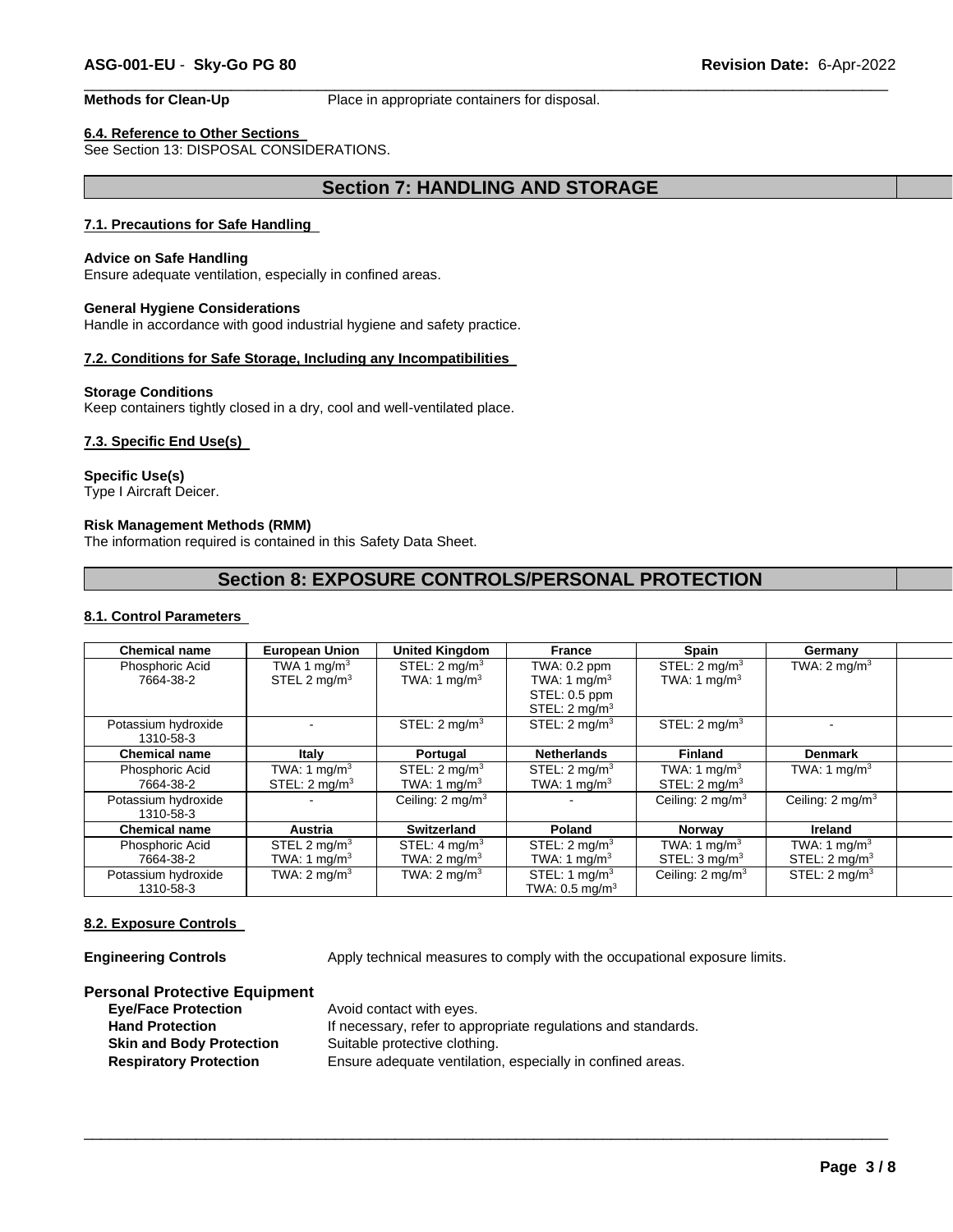# **Section 9: PHYSICAL AND CHEMICAL PROPERTIES**

\_\_\_\_\_\_\_\_\_\_\_\_\_\_\_\_\_\_\_\_\_\_\_\_\_\_\_\_\_\_\_\_\_\_\_\_\_\_\_\_\_\_\_\_\_\_\_\_\_\_\_\_\_\_\_\_\_\_\_\_\_\_\_\_\_\_\_\_\_\_\_\_\_\_\_\_\_\_\_\_\_\_\_\_\_\_\_\_\_\_\_\_\_

#### **9.1. Information on Basic Physical and Chemical Properties**

| <b>Physical state</b>                     | Liquid         |                        |                |
|-------------------------------------------|----------------|------------------------|----------------|
| Appearance                                | Not determined | Odour                  | Not determined |
| <b>Colour</b>                             | Not determined | <b>Odour Threshold</b> | Not determined |
| Property                                  | Values         | Remarks • Method       |                |
| рH                                        | Not determined |                        |                |
| Melting point / freezing point            | Not determined |                        |                |
| Boiling point / boiling range             | Not determined |                        |                |
| <b>Flash point</b>                        | Not determined |                        |                |
| <b>Evaporation Rate</b>                   | Not determined |                        |                |
| <b>Flammability (Solid, Gas)</b>          | Not determined |                        |                |
| <b>Flammability Limit in Air</b>          |                |                        |                |
| Upper flammability or explosive<br>limits | Not determined |                        |                |
| Lower flammability or explosive<br>limits | Not determined |                        |                |
| <b>Vapour Pressure</b>                    | Not determined |                        |                |
| <b>Vapour Density</b>                     | Not determined |                        |                |
| <b>Relative Density</b>                   | Not determined |                        |                |
| <b>Water Solubility</b>                   | Not determined |                        |                |
| Solubility(ies)                           | Not determined |                        |                |
| <b>Partition Coefficient</b>              | Not determined |                        |                |
| <b>Autoignition temperature</b>           | Not determined |                        |                |
| <b>Decomposition temperature</b>          | Not determined |                        |                |
| <b>Kinematic viscosity</b>                | Not determined |                        |                |
| <b>Dynamic Viscosity</b>                  | Not determined |                        |                |
| <b>Explosive Properties</b>               | Not determined |                        |                |
| <b>Oxidising Properties</b>               | Not determined |                        |                |

# **Section 10: STABILITY AND REACTIVITY**

\_\_\_\_\_\_\_\_\_\_\_\_\_\_\_\_\_\_\_\_\_\_\_\_\_\_\_\_\_\_\_\_\_\_\_\_\_\_\_\_\_\_\_\_\_\_\_\_\_\_\_\_\_\_\_\_\_\_\_\_\_\_\_\_\_\_\_\_\_\_\_\_\_\_\_\_\_\_\_\_\_\_\_\_\_\_\_\_\_\_\_\_\_

#### **10.1. Reactivity**

Not reactive under normal conditions.

#### **10.2. Chemical stability**

Stable under normal conditions.

# **10.3. Possibility of Hazardous Reactions**

#### **Possibility of Hazardous Reactions**

None under normal processing.

#### **10.4. Conditions to Avoid**

Keep out of reach of children.

#### **10.5. Incompatible Materials**

None known based on information supplied.

# **10.6. Hazardous Decomposition Products**

None under normal use conditions.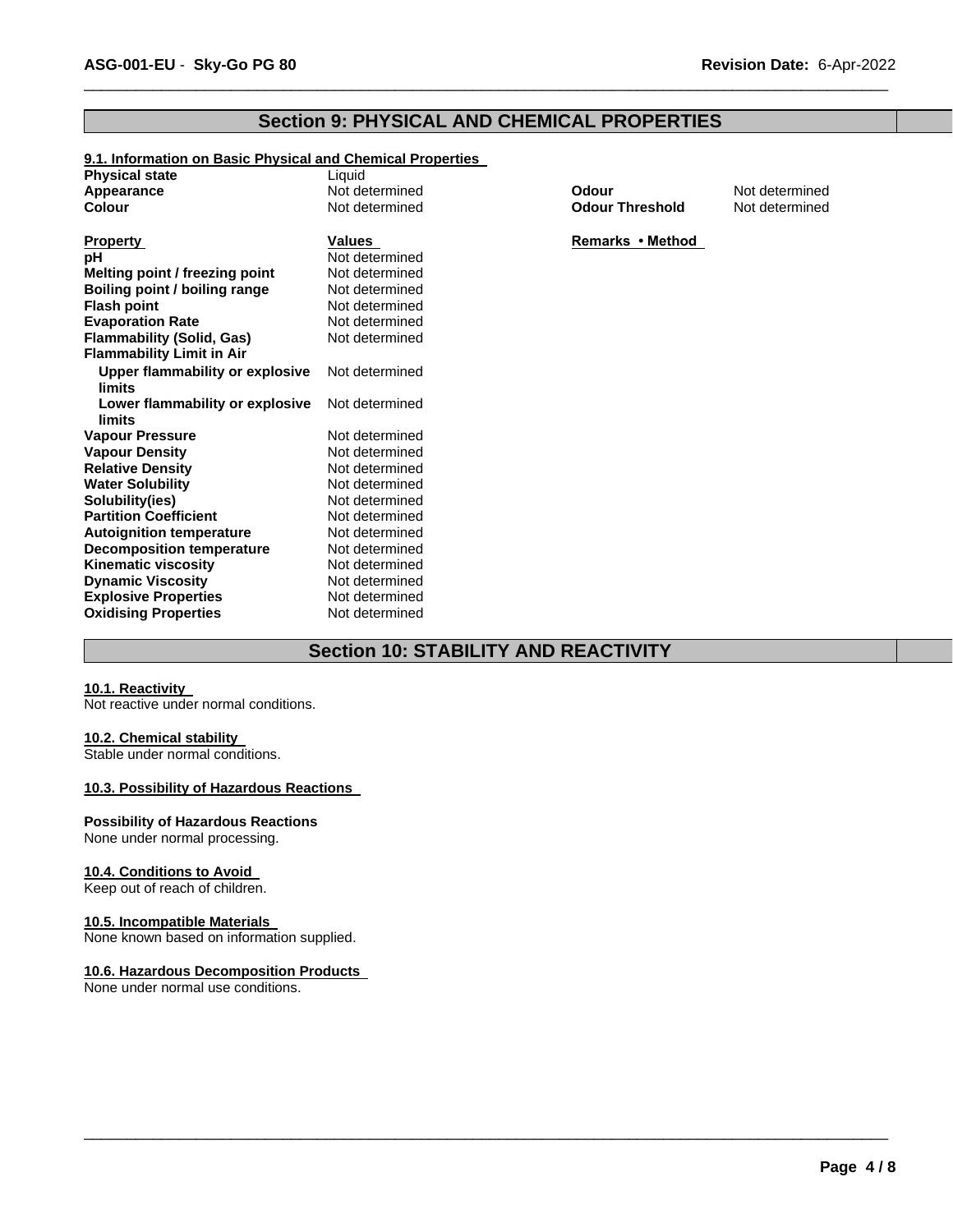# \_\_\_\_\_\_\_\_\_\_\_\_\_\_\_\_\_\_\_\_\_\_\_\_\_\_\_\_\_\_\_\_\_\_\_\_\_\_\_\_\_\_\_\_\_\_\_\_\_\_\_\_\_\_\_\_\_\_\_\_\_\_\_\_\_\_\_\_\_\_\_\_\_\_\_\_\_\_\_\_\_\_\_\_\_\_\_\_\_\_\_\_\_ **Section 11: TOXICOLOGICAL INFORMATION**

#### **11.1. Information on Toxicological Effects**

#### **Acute toxicity**

#### **Product Information**

| <b>Inhalation</b>   | Do not inhale.           |
|---------------------|--------------------------|
| <b>Eye Contact</b>  | Avoid contact with eyes. |
| <b>Skin Contact</b> | Avoid contact with skin. |
| Ingestion           | Do not ingest.           |

**The following values are calculated based on chapter 3.1 of the GHS document ATEmix (oral)** 25,000.0000 mg/kg **ATEmix (dermal)** 26,000.00 mg/kg **ATEmix (inhalation-dust/mist)** 47.70 mg/L **Unknown Acute Toxicity** 

80 % of the mixture consists of ingredient(s) of unknown toxicity.

0 % of the mixture consists of ingredient(s) of unknown acute oral toxicity.

0 % of the mixture consists of ingredient(s) of unknown acute dermal toxicity.

80 % of the mixture consists of ingredient(s) of unknown acute inhalation toxicity (gas).

80 % of the mixture consists of ingredient(s) of unknown acute inhalation toxicity (vapour).

80 % of the mixture consists of ingredient(s) of unknown acute inhalation toxicity (dust/mist).

| <b>Chemical name</b>       | Oral LD50            | Dermal LD50              | <b>Inhalation LC50</b>               |  |
|----------------------------|----------------------|--------------------------|--------------------------------------|--|
| 1,2 Propanediol            | $= 20$ g/kg (Rat)    | $= 20800$ mg/kg (Rabbit) |                                      |  |
| Phosphoric Acid            | $= 1530$ mg/kg (Rat) | $= 2740$ mg/kg (Rabbit)  | (Rat)1 h<br>$>850$ ma/m <sup>3</sup> |  |
| Isotridecanol, ethoxylated | = 1000 mg/kg (Rat)   |                          |                                      |  |
| Potassium hydroxide        | = 284 mg/kg (Rat)    |                          |                                      |  |

| <b>Skin corrosion/irritation</b>  | Not classified. |
|-----------------------------------|-----------------|
| Serious eye damage/eye irritation | Not classified. |
| <b>Sensitisation</b>              | Not classified. |
| Germ cell mutagenicity            | Not classified. |
| Carcinogenicity                   | Not classified. |
| <b>Reproductive toxicity</b>      | Not classified. |
| <b>STOT - single exposure</b>     | Not classified. |
| <b>STOT - repeated exposure</b>   | Not classified. |
| <b>Aspiration hazard</b>          | Not classified. |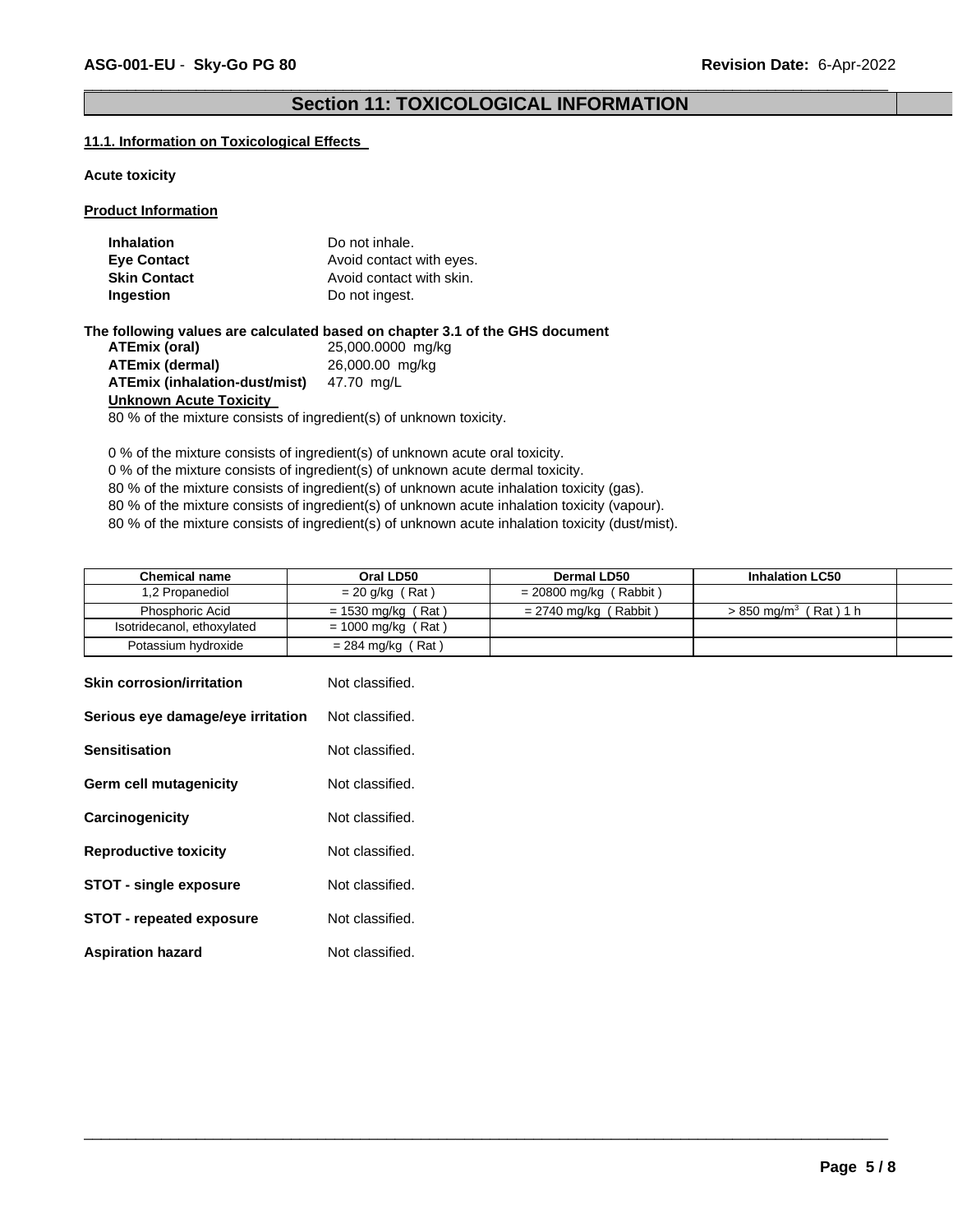# \_\_\_\_\_\_\_\_\_\_\_\_\_\_\_\_\_\_\_\_\_\_\_\_\_\_\_\_\_\_\_\_\_\_\_\_\_\_\_\_\_\_\_\_\_\_\_\_\_\_\_\_\_\_\_\_\_\_\_\_\_\_\_\_\_\_\_\_\_\_\_\_\_\_\_\_\_\_\_\_\_\_\_\_\_\_\_\_\_\_\_\_\_ **Section 12: ECOLOGICAL INFORMATION**

#### **12.1. Toxicity**

The product is not classified as environmentally hazardous. However, this does not exclude the possibility that large or frequent spills can have a harmful or damaging effect on the environment.

| <b>Chemical name</b> | Algae/aguatic plants                                     | Fish                                                                                                                                                                                                              | <b>Crustacea</b>                             |  |
|----------------------|----------------------------------------------------------|-------------------------------------------------------------------------------------------------------------------------------------------------------------------------------------------------------------------|----------------------------------------------|--|
| 1,2 Propanediol      | 19000: 96 h Pseudokirchneriella<br>subcapitata mg/L EC50 | 41 - 47: 96 h Oncorhynchus mykiss<br>mL/L LC50 static<br>51400: 96 h Pimephales promelas<br>mg/L LC50 static<br>51600: 96 h Oncorhynchus mykiss<br>mg/L LC50 static<br>710: 96 h Pimephales promelas<br>ma/L LC50 | 1000: 48 h Daphnia magna mg/L<br>EC50 Static |  |

#### **12.2. Persistence and Degradability**

Not determined.

#### **12.3. Bioaccumulative Potential**

| Chem<br>' nam⊾<br>emıcal                          | .<br>coefficient<br>הכ<br>artition' |  |
|---------------------------------------------------|-------------------------------------|--|
| nvdroxide<br>otassıum<br>$\overline{\phantom{a}}$ | ററ<br>U.OJ                          |  |

#### **12.4. Mobility in Soil**

#### **Mobility**

Not determined.

#### **12.5. Results of PBT and vPvB Assessment**

Not determined.

#### **12.6. Other Adverse Effects**

Not determined.

# **Section 13: DISPOSAL CONSIDERATIONS**

#### **13.1. Waste Treatment Methods**

| Waste from residues/unused    | Disposal should be in accordance with applicable regional, national and local laws and |
|-------------------------------|----------------------------------------------------------------------------------------|
| products                      | regulations.                                                                           |
| <b>Contaminated Packaging</b> | Improper disposal or reuse of this container may be dangerous and illegal.             |

# **Section 14: TRANSPORT INFORMATION**

| <b>IMDG</b><br>14.2 Proper Shipping Name | Not regulated |
|------------------------------------------|---------------|
| <b>RID</b><br>14.2 Proper Shipping Name  | Not regulated |
| <b>ADR</b><br>14.2 Proper Shipping Name  | Not regulated |
| <b>IATA</b><br>14.2 Proper Shipping Name | Not regulated |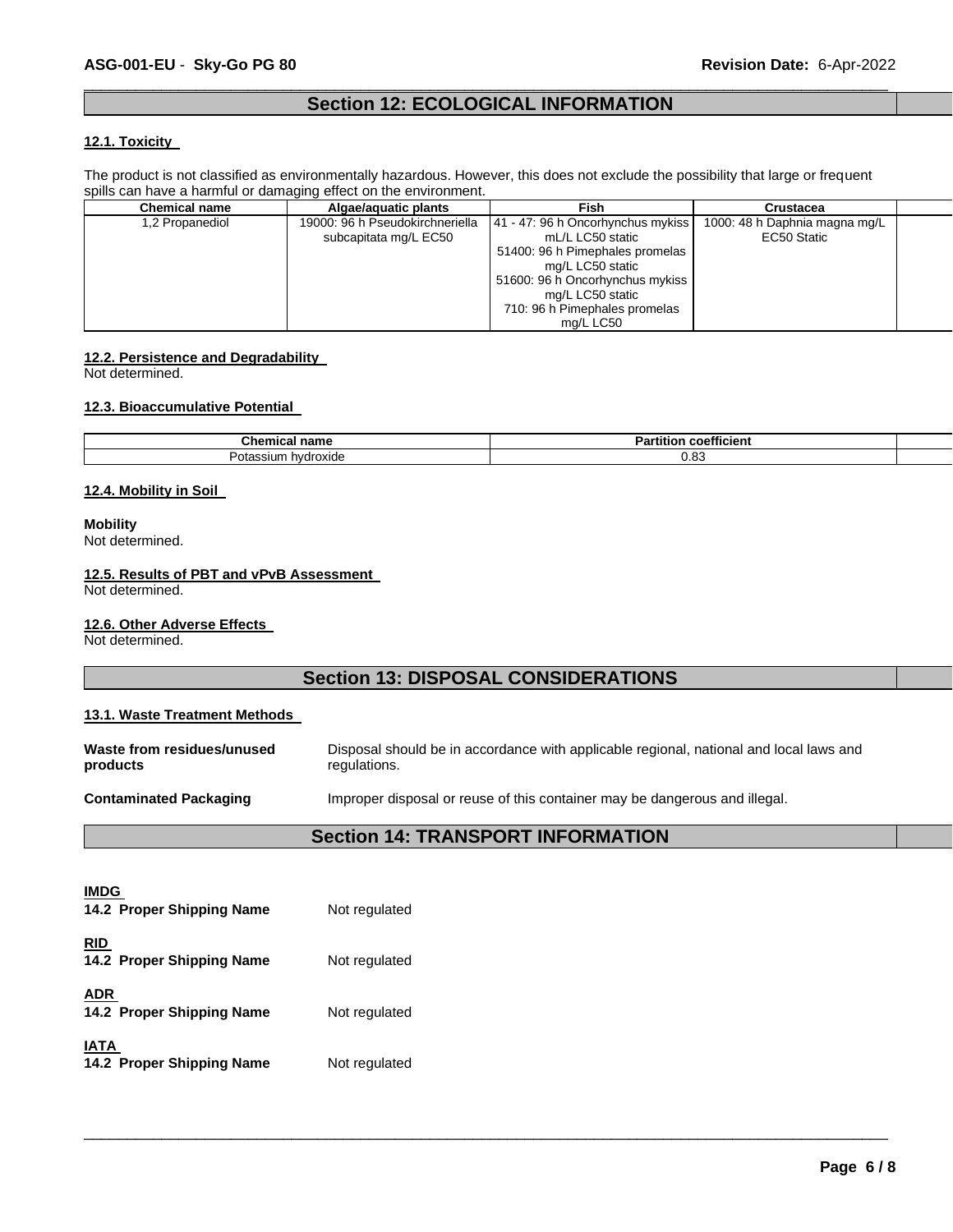# **Section 15: REGULATORY INFORMATION**

\_\_\_\_\_\_\_\_\_\_\_\_\_\_\_\_\_\_\_\_\_\_\_\_\_\_\_\_\_\_\_\_\_\_\_\_\_\_\_\_\_\_\_\_\_\_\_\_\_\_\_\_\_\_\_\_\_\_\_\_\_\_\_\_\_\_\_\_\_\_\_\_\_\_\_\_\_\_\_\_\_\_\_\_\_\_\_\_\_\_\_\_\_

#### **15.1. Safety, Health and Environmental Regulations/Legislation Specific for the Substance or Mixture**  France

#### **Occupational Illnesses (R-463-3, France)**

| Chemical<br>name                                                        | $\overline{\phantom{a}}$<br>number<br>renci | $\overline{\phantom{a}}$<br>Title |  |
|-------------------------------------------------------------------------|---------------------------------------------|-----------------------------------|--|
| nane<br>l Jr<br>nediol .<br>. . <u>. .</u><br>.<br>$-7$<br>$- - -$<br>़ | <b>RG 84</b><br>____                        |                                   |  |
| 7-55-6<br>$\cdot$                                                       |                                             |                                   |  |

#### **European Union**

Take note of Directive 98/24/EC on the protection of the health and safety of workers from the risks related to chemical agents at work **.** 

# **Authorisations and/or restrictions on use:**

This product does not contain substances subject to authorisation (Regulation (EC) No. 1907/2006 (REACH), Annex XIV) This product does not contain substances subject to restriction (Regulation (EC) No. 1907/2006 (REACH), Annex XVII)

#### **Persistent Organic Pollutants**

Not applicable

#### **Ozone-depleting substances (ODS) regulation (EC) 1005/2009**

#### **International Inventories**

| Chemical name                                          | <b>TSCA</b> | <b>DSL/NDSL</b> | <b>EINECS/ELIN</b><br><b>CS</b> | <b>PICCS</b> | <b>ENCS</b>  | <b>IECSC</b> | <b>AICS</b>  | <b>KECL</b> |  |
|--------------------------------------------------------|-------------|-----------------|---------------------------------|--------------|--------------|--------------|--------------|-------------|--|
| 1,2 Propanediol<br>$57-55-6(-80)$                      |             |                 |                                 |              |              |              |              |             |  |
| Phosphoric Acid<br>$7664-38-2$ (<1)                    |             | x               | v                               |              | $\checkmark$ |              | $\checkmark$ |             |  |
| Isotridecanol,<br>ethoxylated<br>$9043 - 30 - 5 (< 1)$ |             |                 |                                 |              |              |              |              |             |  |
| Potassium hydroxide<br>$1310 - 58 - 3 (< 1)$           |             |                 |                                 |              |              |              |              |             |  |

#### **Legend**

**TSCA** - United States Toxic Substances Control Act Section 8(b) Inventory

**EINECS/ELINCS** - European Inventory of Existing Chemical Substances/European List of Notified Chemical Substances

**DSL/NDSL** - Canadian Domestic Substances List/Non-Domestic Substances List

**PICCS** - Philippines Inventory of Chemicals and Chemical Substances

**ENCS** - Japan Existing and New Chemical Substances

**IECSC** - China Inventory of Existing Chemical Substances

**AICS** - Australian Inventory of Chemical Substances

**KECL** - Korean Existing and Evaluated Chemical Substances

#### **15.2. Chemical Safety Assessment**

No Chemical Safety Assessment has been carried out for this substance/mixture by the supplier.

# **Section 16: OTHER INFORMATION**

\_\_\_\_\_\_\_\_\_\_\_\_\_\_\_\_\_\_\_\_\_\_\_\_\_\_\_\_\_\_\_\_\_\_\_\_\_\_\_\_\_\_\_\_\_\_\_\_\_\_\_\_\_\_\_\_\_\_\_\_\_\_\_\_\_\_\_\_\_\_\_\_\_\_\_\_\_\_\_\_\_\_\_\_\_\_\_\_\_\_\_\_\_

#### **Full text of H-Statements referred to under section 3**

Not applicable

#### **Legend**

SVHC: Substances of Very High Concern for Authorisation: